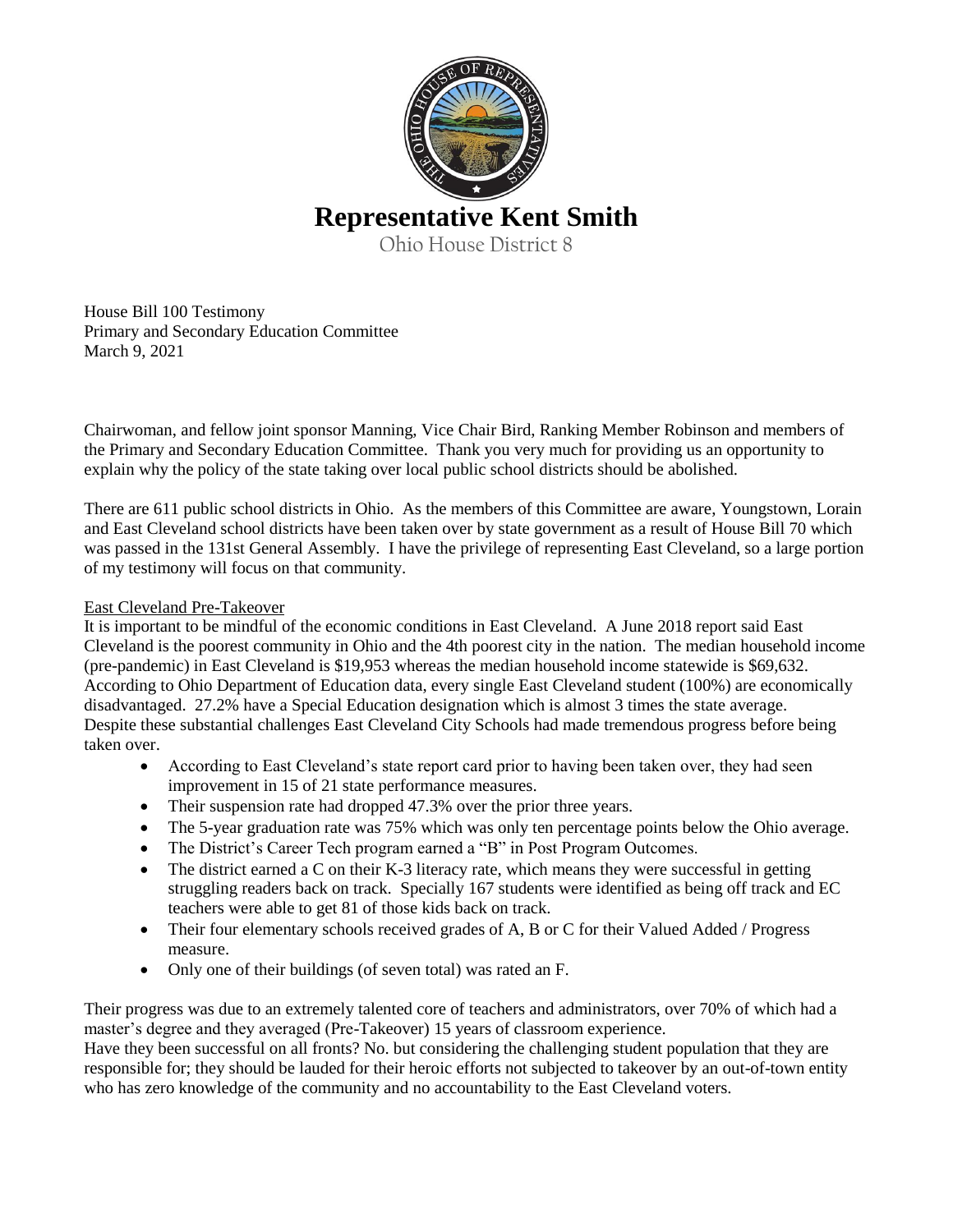### East Cleveland Immediately Following State Takeover (Spring 2019)

The East Cleveland mid-school year state takeover was announced at the beginning of the 2018-2019 school year and it had an immediate negative impact on the academic community. District enrollment dropped by 12% within the first few months of ADC control. As of December 2018, four months into the school year, twenty academic positions had not been filled. That number represented the highest number of vacancies in the history of the district. Mid-year school personnel resignations also exceeded the normal average.

What we saw in the first several months of state control is more chaos and uncertainty injected into an already challenging classroom setting. The bad news is the global pandemic has made things worse in East Cleveland.

#### East Cleveland Currently

Student population is now down 25-30%. What was a building with only one F rated building is now a district with two F rated buildings, staff vacancies continue above what would be considered a normal rate. The District CEO in December announced he was not going to pay coaches. A staff survey release in Feb 2021 found the following disturbing results:

Teachers were asked to respond on a scale of 1-10, with 10 being the best, to the following questions. The average score follows each answer.

- 1. How would you rate communication from the CEO to teachers? (1.85)
- 2. How would you rate the professionalism of the CEO towards teachers? (2.1)
- 3. How would you rate the CEO's concern for teacher safety during the pandemic? (2.93)
- 4. How would you rate the CEO as an educational leader for the East Cleveland schools? (2.3)

#### This is not just about classroom results and student achievement; this is also about democracy.

So, while there is evidence that state takeovers are often not deserved and have led to more problems than solutions, perhaps the worst outcome has been that it also hinders the voice of the people by removing local governance. This is not just about the three, or possibly more in the future, school districts, this is also about Democracy and the grand American experiment.

In America, the right to vote is a fundamental freedom. We are the leading democracy in the world and our election system ought to be free, fair, and accessible.

We, serving 11.5 million Ohioans, should be about the cause of advancing the integrity of our elections. There should not be any barriers that prevent eligible citizens from having their voice heard. In short, we should be protecting Democracy, not preventing it.

#### In Conclusion

Finally, let me share with the Committee part of an editorial posted on March 17, 2019 from The Canton Repository entitled, "Time for Ohio to abolish school takeovers". It reads in part, "What began as a noble carrotand-stick idea, however, has shown little evidence of improving educational outcomes where it is in place: Youngstown, Lorain and East Cleveland. It can be argued, in fact, things are worse, with more parental disconnect, low employee morale and high administration turnover reported in those districts. …. We urge lawmakers and the governor to end this failed idea."

Members of the House Education Committee, that is exactly what House Bill 100 seeks to do.

The "Columbus Knows Best Approach" has not worked. I believe that every Ohio child can change the world. Perhaps the next great Lordstown innovation is currently in a Youngstown classroom. Perhaps the solution to the Lake Erie algae crisis is a Lorain student. Perhaps the next great civil rights leader is walking down an East Cleveland school hallway. These kids, our kids, can do great things. But to help ensure their potential is fully realized, local voices should be listened too, and local voters should be able to exercise their judgment.